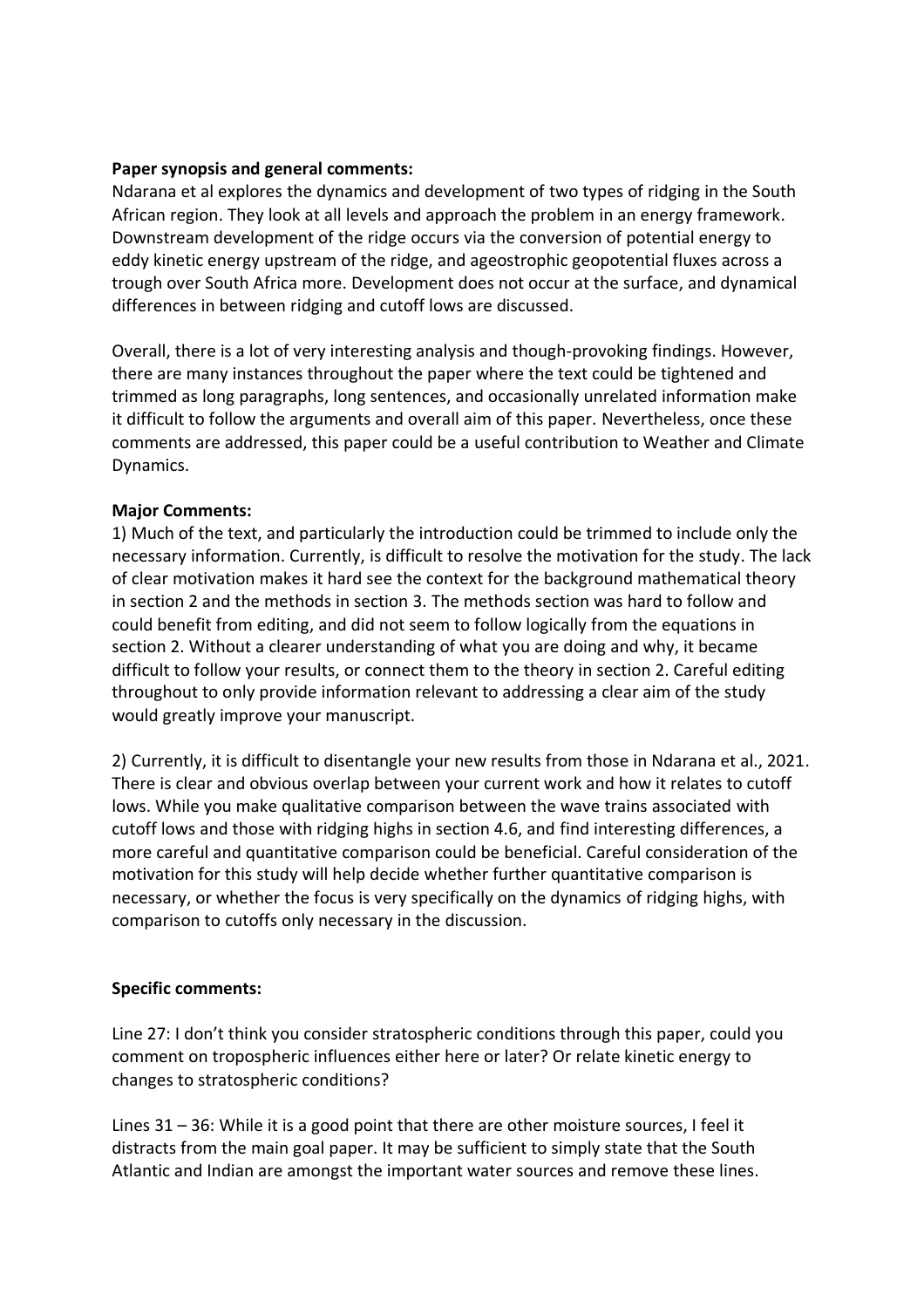Line 37: in the previous paragraph (specifically lines 29-30) I initially thought ridging highs were important for moisture in southern Africa because of the onshore flow changing moisture fluxes. Is this not the case? Or are changes to onshore flow less important than the association with ridges and cut off lows? If so, why look at ridges and not cut off lows, as previous work has done? Some clarification on these points would be welcome.

Lines 37 -55: this is a rather long paragraph that seems to have two separate themes. Would you consider breaking this into two paragraphs: the first (lines 37-46) discussing the importance of ridges to rainfall, and the second (from "One approach…" on line 46 onward) discussing the energetics framework?

Line 62: I am unclear what you mean by a downstream development perspective. Do you mean that the dynamical characteristics of these waves downstream from initiation is not well understood? Or that the weather induced downstream from these waves is not well understood? Some clarification would be welcome here.

Line 63: Do you mean here that COLs are an example of this downstream development? Or do you refer to development downstream of the COL? (i.e. what is developing downstream?). See also line 70.

Lines 64 – 67: There is a lot of complex detail in this sentence without much explanation. It may be better moved to section 2 where you explain in detail the relationship between geopotential fluxes, kinetic energy, and COL development.

Line 67: Is there a relationship between rainfall amount and whether a surface ridge is colocated with an upper COL? I do not have a good feel for why exploring the dynamics to ridges is relevant to the extreme rainfall discussed above.

Line 85: Do you mean downstream development troughs and/or ridges over south Africa? At the surface or upper-level? It would be helpful to have a bit more detail or an opening sentence that explains the context for this section.

Equation 2 – line 104: The subscript 'a' has not been defined. Does this mean 'ageostrophic'?

Line 105: Please add  $\alpha$  is the specific volume to match Fig 2.

Line 116: It would be helpful to include a brief description of why these inflection points are the most important centres for eddy kinetic energy.

Line 148: Is a word missing at the end of this sentence? Assumed…? The wording is somewhat confusing here.

Line 150: I am unclear what you mean by 'natural fashion'. Or how this signals the ridges climatological presence through an event. Could you clarify please?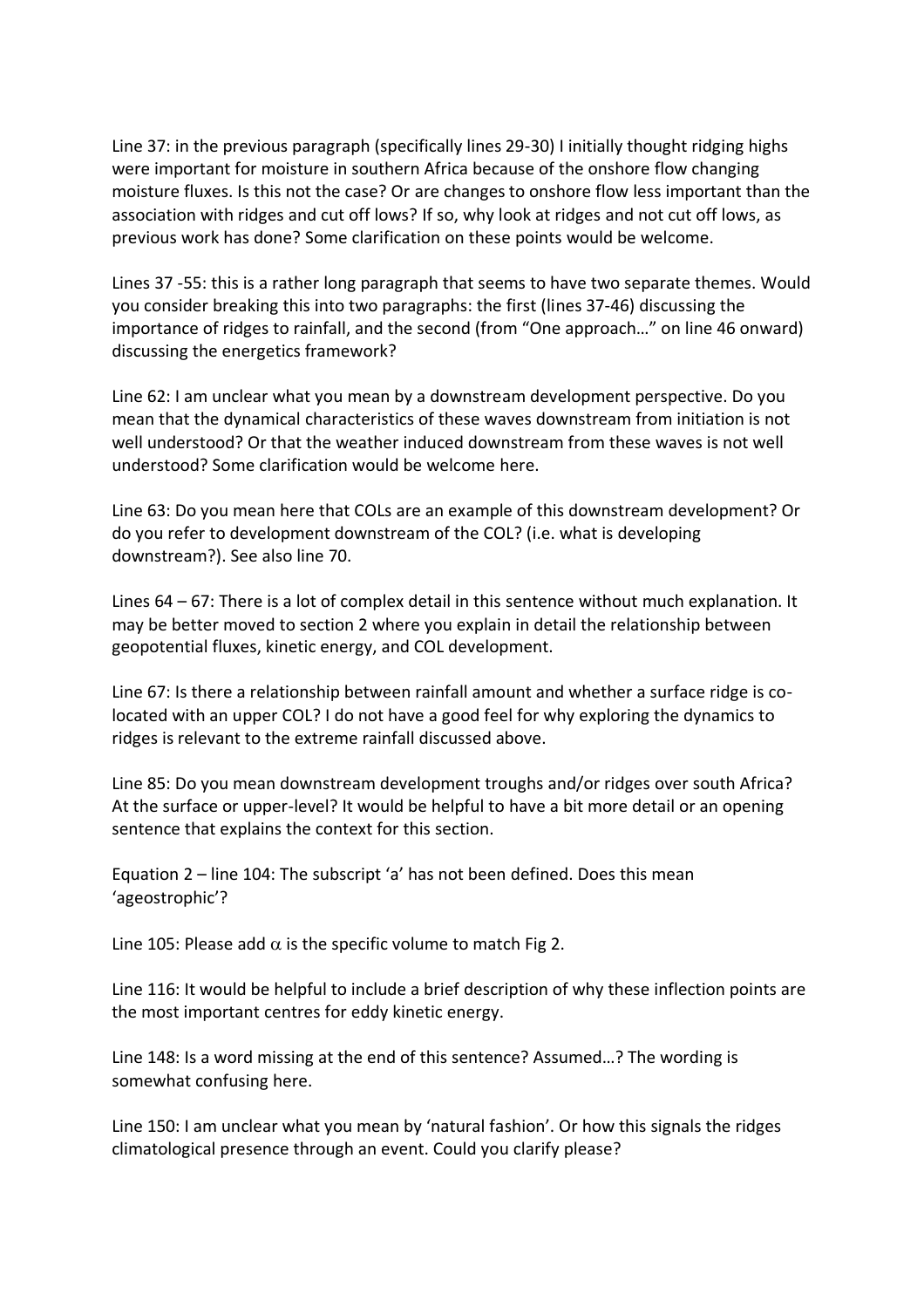Line 152: I think 'the' is needed here, before 'time step'

Line 154: Are the perturbation variables calculated at each time step for each variable? It may help to specify.

Lines 147 – 162: There may be some repetition between these paragraphs. Please consider whether these paragraphs could be streamlined.

Line 156: It is unclear why you are referring to shifting COLs and it may distract from the methods that you do use in this paper. Please consider removing, or clarifying why you are comparing COLs to ridges (e.g. 'this previous study shifted COL centres…').

Line 157: 'shift' not 'shifte'

Line 162: A full stop appears to be missing here.

Line 176: 'diagnostics under consideration' is rather vague. Consider specifying e.g 'diagnostics from equations 1 and 2'. I also note that the diagnostics in Fig. 2 are not all components of the equations. Please consider either plotting only the most relevant components of the equations or, in section 2, provide a short derivation explaining why these components are most relevant for the equations.

Line 177: What do you mean by a negative ridge event? Is this a trough?

Line 187: It may help reader comprehension to refer back to the equations and detailed explanation in Section 2 (see also comment for line 176)

Line 195: I am not convinced that it is clearly an upper-level process. The baroclinic conversion appears to predominantly occur in the low or mid troposphere. Why is the upper-level convergence of ageostrophic flux is dominant? Scale analysis of the terms in equations 1 and 2 may be beneficial here.

Line 196: In Fig 2, the convergence of ageostrophic flux is noted as **u**, not **v** as it is in the text and equations.

Line 231: I may be misunderstanding the structure of the subtropical South Atlantic Ocean High, but to my eye, I do not see a ridge extending from the southern Atlantic over South Africa, but two different wave trains both with high-pressure nodes over South Africa and low-pressure nodes over the southern Atlantic. Could you comment or clarify around the SAOH please?

Line: 233: It is not clear what 'this' is referring to at the start of the sentence. Are you referring to a seasonal variation in the gradient of the geopotential height perturbation? Given the strength of the seasonal variation in Fig 4, it seems more could be said about the seasonal variability of the kinetic energy – unless this is covered more extensively in Ndarana et al., 2022?